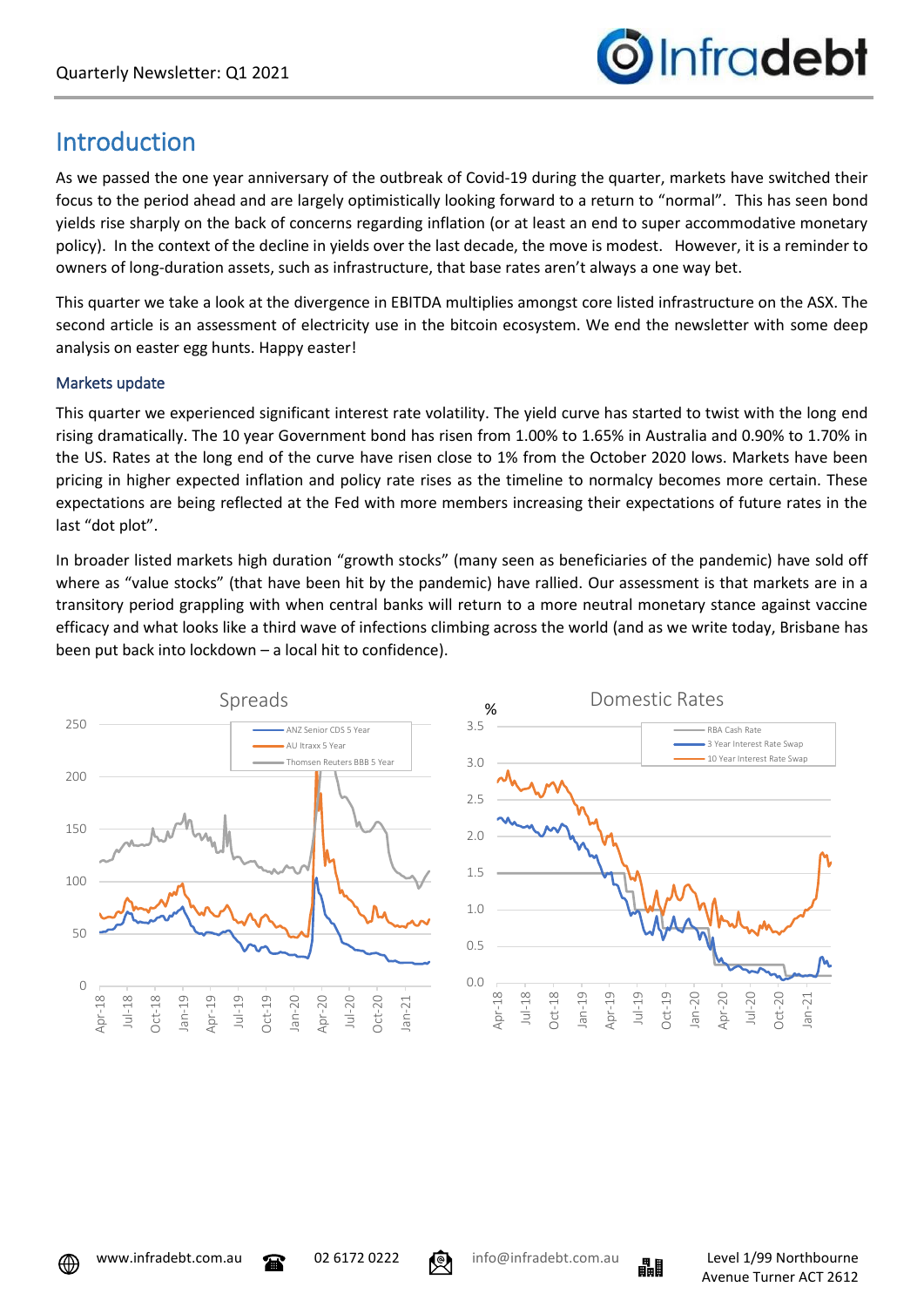

### New issuance and refinancing

| Date     | <b>Borrower</b>                    | Instrument  | Size (\$m) | Term (Yrs)     |
|----------|------------------------------------|-------------|------------|----------------|
| January  | Loy Yang B                         | Loan        | 480        | 5 & 7          |
| January  | Eastern Goldfields Prison PPP      | Loan        | 200        | 18             |
| January  | Metz Solar Farm                    | Loan        | 140        | 5              |
| February | Ausgrid                            | <b>Bond</b> | 400        | 5              |
| February | Ingenia                            | <b>CEFC</b> | 75         |                |
| February | Transgrid                          | Loan        | 600        | 5              |
| February | New England Solar Farm             | Loan        | 212        | 5              |
| February | <b>Scape Student Accommodation</b> | Loan        | 340        | 1.5            |
| February | Neoen Victoria Big Battery         | <b>CEFC</b> | 160        |                |
| March    | Westconnex                         | <b>Bond</b> | 650        | 10             |
| March    | <b>APA</b>                         | <b>Bond</b> | 2,100      | 8/12/15        |
| March    | Ausnet                             | Hybrid      | 1,085      | 60             |
| March    | Cherry Tree Wind Farm              | Loan        | 195        | 3              |
| March    | <b>Footscray Hospital PPP</b>      | Loan        | 1,771      | $\overline{7}$ |
| March    | Vocus                              | Loan        | 2,000      |                |





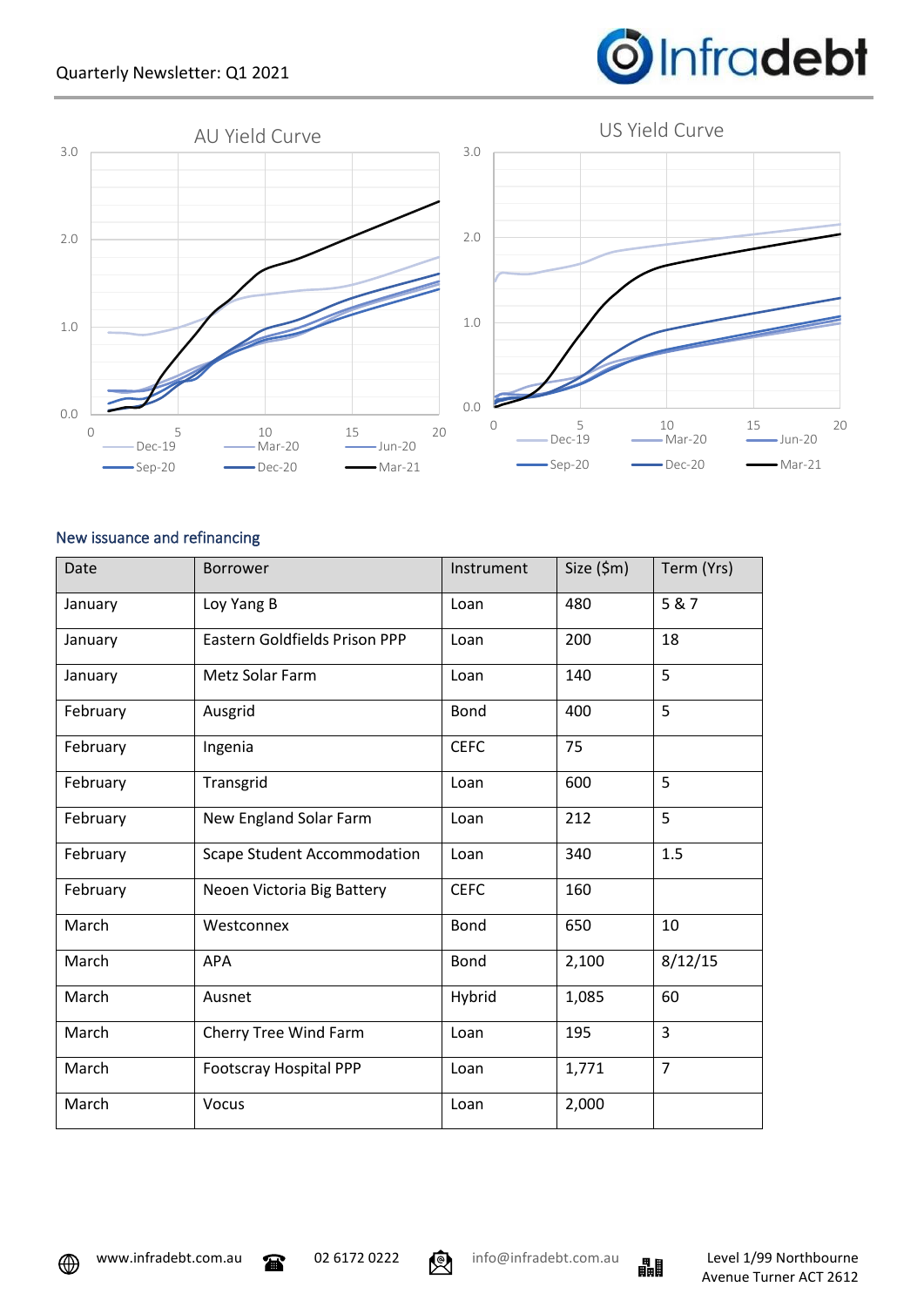

#### Equity and other news

- Mercury and PowAR (formerly called PARF) have entered a scheme of arrangement to acquire Tilt Energy (ASX:TLT) for NZD \$7.80 per share. Mercury will acquire all of the New Zealand Assets and PowAR the Australian assets. Mercury is a New Zealand electricity generation and retailing company. PowAR is a partnership between AGL, QIC and the Future Fund focused on Australian renewables. The bidders view Tilt as a platform with a renewables development pipeline of 3.5 GW as well as 836 MW of existing wind generation.
- Vocus Group (ASX:VOC) has received a \$3.4 billion takeover offer from Aware Super and MIRA. The offer is \$5.50 per share and represents a 25.6% premium to the pre bid price. Vocus is a specialist fibre and network solutions provider. They own a 30,000 km fibre network including a 2,100 km submarine cable connecting Australia to Indonesia and Singapore.
- Energy Australia have announced they will shut down the Yallourn Power Station in mid-2028 (four years ahead of schedule) and replace it with a 350 MW battery by the end of 2026. Yallourn is a brown coal power station and provides about 22% of Victoria's electricity and about 8% of total NEM load. All coal fired generation has been struggling with sharply lower electricity prices over the past year.
- Genex Power has raised \$90 million at \$0.20 per share alongside a \$25 million additional investment from J-Power. The capital raise will allow Genex to reach financial close on the 250MW Kidston Pump Hydro project which is projected to cost \$909 million. The pump hydro project has a long-term offtake agreement with Energy Australia as well as Government funding from NAIF and ARENA. Other operating projects in the portfolio include the 50MW Kidston Solar Farm and the 50MW Jemalong Solar Farm.
- AGL have announced an intention to demerge their retail and generation businesses. The exact terms of this aren't completely clear, and will be subject to shareholder approval in June. However, the initial indication is there would be a separation of AGL's retail business (so called New AGL) and its generation assets – both coal fired as well as AGL PPA backed windfarms (which would be called Prime Co).

### Stranded assets?

We previously wrote in our September 2020 newsletter about the differences in interest rate sensitivity between perpetuities and annuities. An interesting follow on is whether Australia's listed infrastructure assets exhibit valuations that reflects the expected useful lives of their underlying assets.

The following is the trailing twelve-month enterprise value to EBITDA ratios over the last 10 years for three of Australia's listed infrastructure companies – Transurban, Sydney Airport, and APA. At the end of 2009, Sydney Airport (then called Macquarie Airports) divested its stakes in Copenhagen and Brussels airport and became the 100% owner of Sydney Airport. From this point onwards these three assets are a pureplay on quality domestic infrastructure and traded between 10-15x EV/EBITDA a bargain compared to today! Since then, each of the three assets have taken a different path with respect to their valuation.



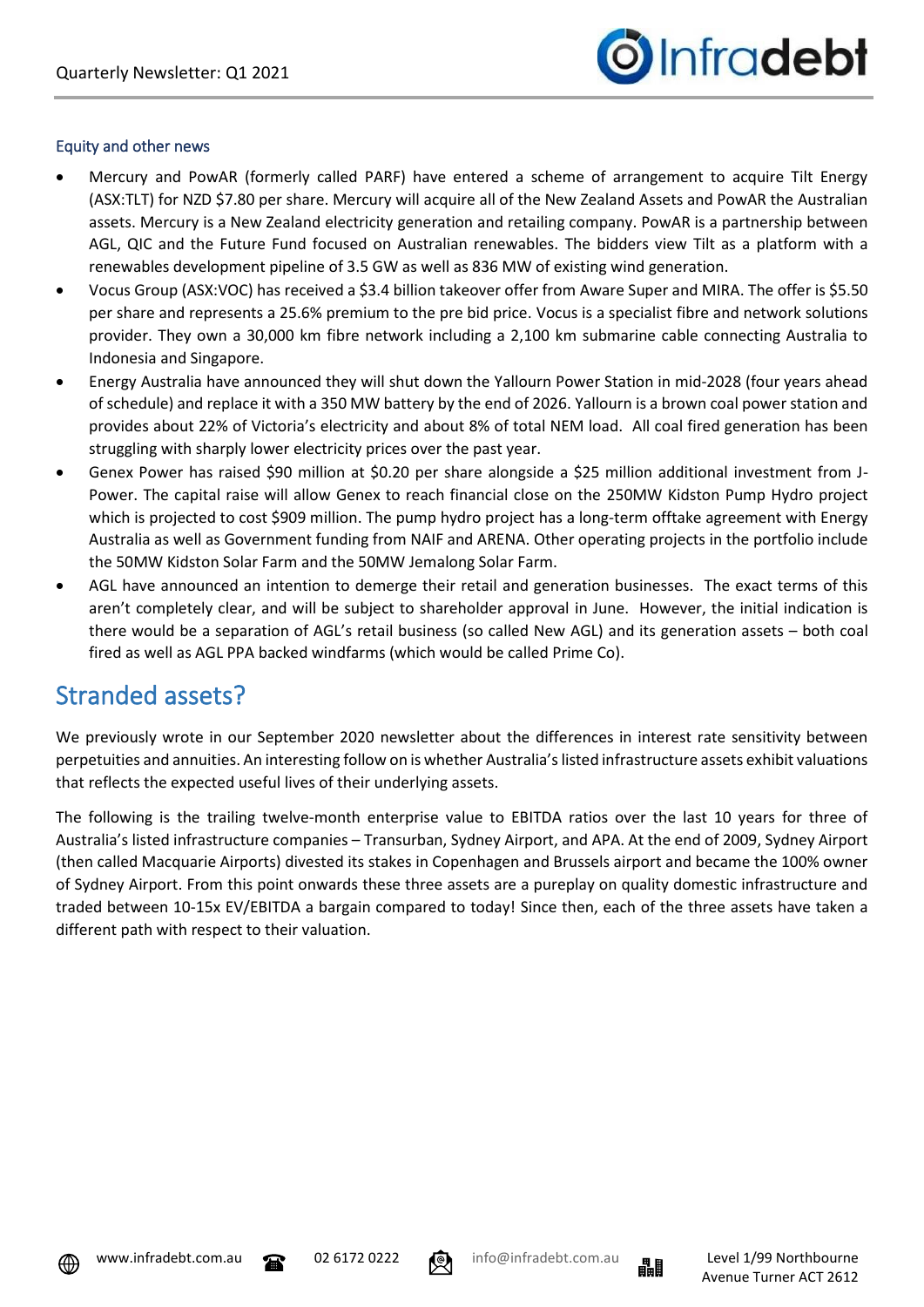

Transurban has been a market darling for some time now. Its trailing valuation has steadily risen during the period to sit at 35x EV/EBITDA today. This is due to a combination of factors ranging from attractive toll road concession terms which provide virtually locked in above inflation growth, smart toll road acquisitions (including acquisitions out of receivership), and a pipeline of augmentation projects, as well as greenfield projects (eg. Westconnex). Today they are the dominant Australian toll road operator and are a formidable party to bid against in any greenfield road project. Such is the extent of their dominance, it is now difficult for Governments to entice bids from alternative consortiums! The majority of concessions end between 2050 to 2060. This is 30-40 years of cashflows with both growing volumes and higher than inflation toll escalation. The higher valuation multiple is probably justified given the potential to extend this 30-40 years even further through augmentation and greenfield projects. Put it another way, in 2019, Transurban negotiated an extension of tolls on Citylink from 2035 to 2045 as part of funding for the West Gate Tunnel project – who wants to bet me a bottle of wine that Transurban doesn't hand Citylink back to the State for \$1 in 2045?

Sydney Airport is another quality infrastructure asset that grew to around 22-23x EBITDA before the pandemic hit. Obviously, Covid has been catastrophic to current passenger numbers. Sydney Airport has a similar growth profile to Transurban, however, there are some limitations to passenger growth due to regulations that limit the number of aircraft movements to 80 per hour and only between 6am to 11pm. Under the dual till approach landing charges are lightly regulated and all other revenues such as carparking and retail are largely unregulated. Unlike Transurban, there are no brownfield or greenfield acquisitions. The concession with Government ends in 2097 which means this is effectively a perpetual type of investment and indeed is priced as such with a low 20s EBITDA multiple valuation.

APA Group is the third listed core infrastructure asset listed on the ASX. Over time the valuation of APA has stayed the same with a mid-teens EBITDA multiple valuation. Considering the fall in base rates over the last 10 years, the valuation has gone backwards today relative to 2010 when adjusted for base rates. APA has acquired a few assets over the years and even diversified into renewable energy with various solar and wind farms in the portfolio (albeit they are immaterial in terms of the value of the total business). The market however has looked less favourably on APA compared to Transurban and Sydney Airport.









Infradebt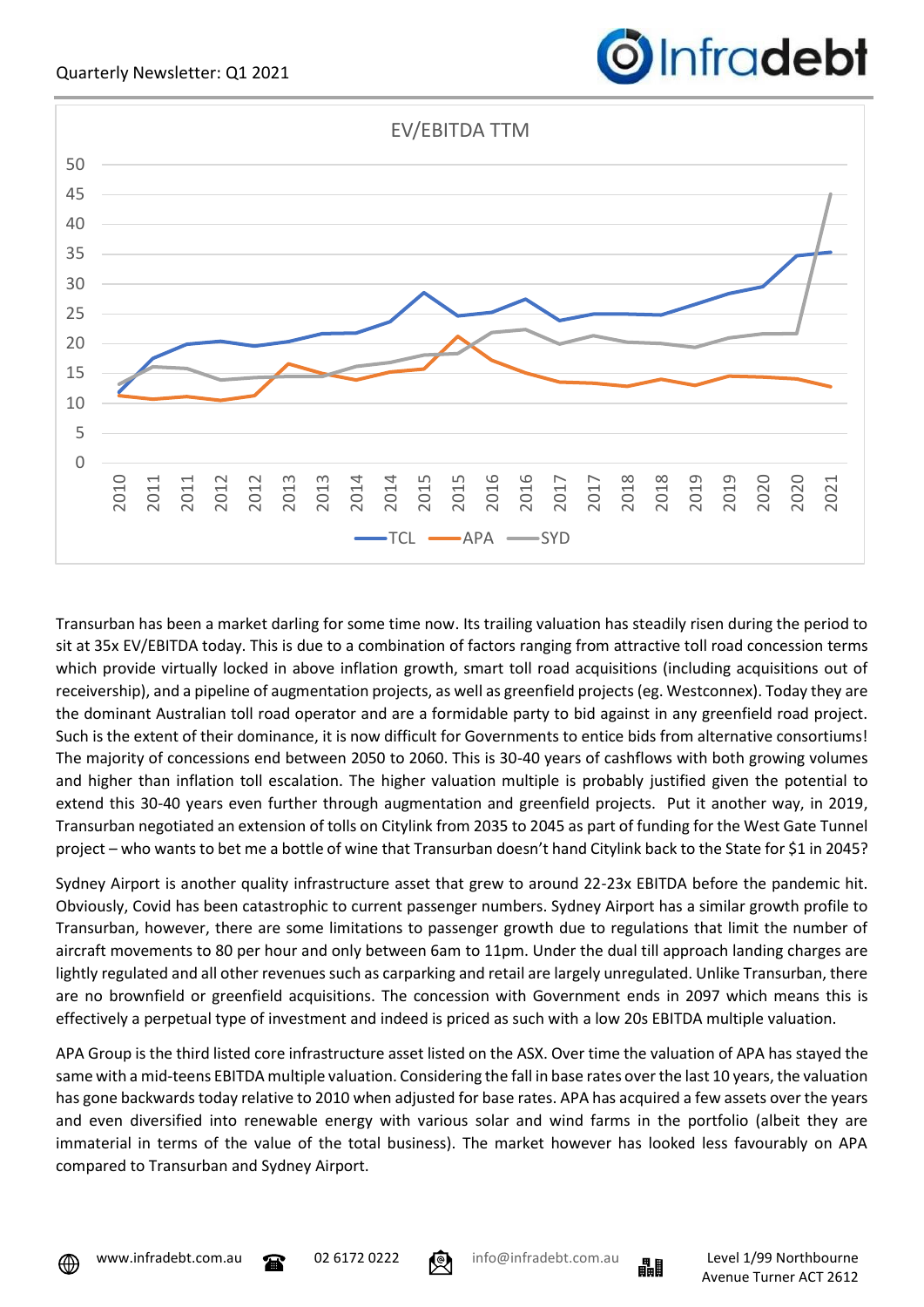

Gas usage is declining in Australia and across the world. Many new homes today are being built without a gas connection (including those of Infradebt employees). Heat pumps are four times more efficient than instantaneous gas for both domestic water use and for hydronic heating. Likewise, induction cooktops deliver over 90% of electrical energy as instant heat where a gas cooktops only convert 40% energy to heat and it also takes time to heat up. For the household, it is a no brainer to switch to an all-electric house even when putting aside the environmental benefits and the ability to couple with rooftop solar. In industrial applications, heat pump technology is getting closer to reducing the need for gas for heating in applications that involve relatively low levels of heating (eg pasteurisation processes or drying of product).

In the electricity grid, renewables are displacing base load gas plants and eventually batteries will replace peaking plant. We are less confident there will be a role for gas outside industrial applications. It could be possible that gas pipelines are used to transport gas blended with hydrogen. But this is dependent on hydrogen becoming much cheaper over time, and of course adopted for various application (eg heavy vehicle transport or aviation etc)

While there has been talk of repurposing natural gas infrastructure for the transportation of hydrogen this appears to be hot air (sorry, couldn't help myself). The reality is that pressurised hydrogen in steel pipelines causes 'embrittlement' (ie pipeline degradation) at anything other than very low percentages (eg over 10% hydrogen). No doubt there are solutions to this problem, but they are not costless.

At a 13x EBITDA multiple (and base rates near zero) the market is implying that the gas assets of APA are not perpetual in nature. The market is probably pricing in around a 20 year remaining operating life. Our view is that the market is probably correct even when ignoring the value of carbon reduction.

# Bitcoin and electricity

Lots of people have opinions on Bitcoin and whether it is or isn't a good investment, whether it is a tail-risk hedge asset or not, or whether it is just a massive speculative frenzy. However, in this newsletter we try to share insights, not just opinions. That is, opinions on things we actually think we know something about. Thus, while I have an opinion on Bitcoin, I won't bother sharing it.

Investment merits to one side, Bitcoin is interesting from an electricity perspective. As electricity prices have collapsed over the last year or two, under the torrent of new zero marginal cost renewables entering the market, a key thing that many electricity investors are hoping for is increased electricity demand. While electric vehicles may deliver this in time – this is 5-10 years away and not much help for a struggling generator today.

What if Bitcoin was the answer! Then at last this craze would be good for something (sorry that was just an opinion leaking out).

Let's dig into this in a bit more detail.

Bitcoin, as with all proof of work block chain cryptocurrencies, works through the efforts of a distributed network of "miners". These miners are networked banks of computers that work to verify transactions occurring in bitcoin and, in this context, validate who owns each bitcoin at any point in time (and the transactions that give rise to that). In exchange for this service, miners are paid in bitcoin. That is, each time a miner solves a "Hash" (the complicated mathematical problem that acts as the encryption) it gets issued a quantity of free bitcoin. This free bitcoin is payment for the services of keeping transactions secure.

The rub with this process is that the price of bitcoin has become so high, that the 6.25 bitcoins you currently get issued to solve a hash is currently worth around \$450,000. This is a big reward, and incentivises a large number of parties with thousands of server banks around the world to compete to earn this revenue.

The University of Cambridge has tried to estimate the current amount of electricity used by miners (see below). It is a staggering 130 TWh per annum. To put that in perspective, total usage in the National Electricity Market (all of







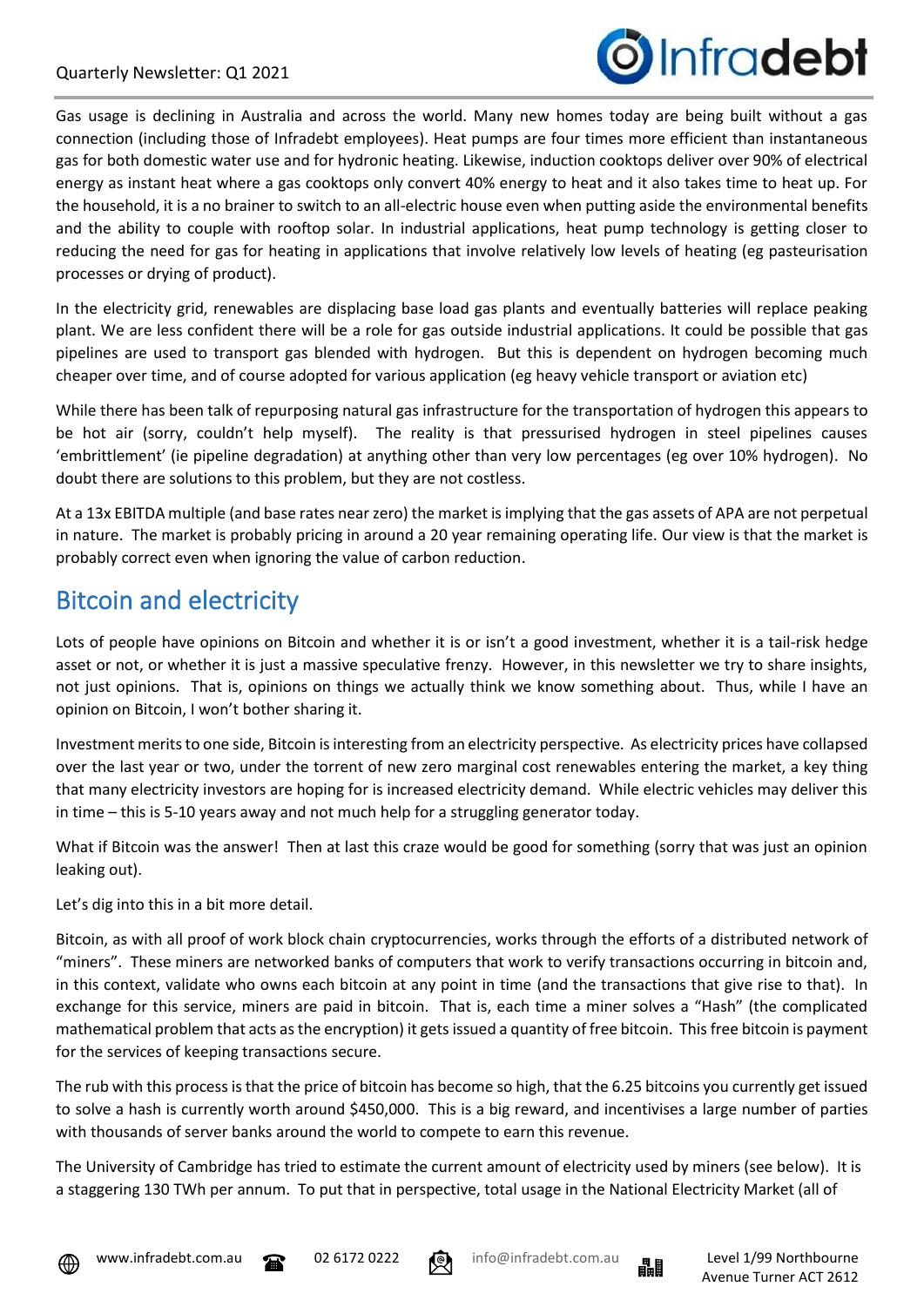

Australia other than WA and the NT) is approximately 200 TWh. That is, bitcoin is currently consuming around two thirds of the power of the entire NEM.



Tragically for Australian generators – not much of the mining happens in Australia. The folks at University of Cambridge also analyse the location of mining activity (see below). You can see that mining disproportionately occurs in China as well as few other places.



Source: University of Cambridge (CBECI.org)

One of the team at Infradebt's father is a metallurgist who used to work in the Aluminium industry. Aluminium is sometimes referred to as solidified electricity – reflecting the vast amounts of electricity used to turn bauxite into aluminium. Well perhaps bitcoin should be thought of the same way. Bitcoin is a way of turning electricity (and a bit of spending on servers) into money (assuming you sell the mined bitcoin for real money).



www.infradebt.com.au 20261720222 **info@infradebt.com.au Level 1/99 Northbourne** 

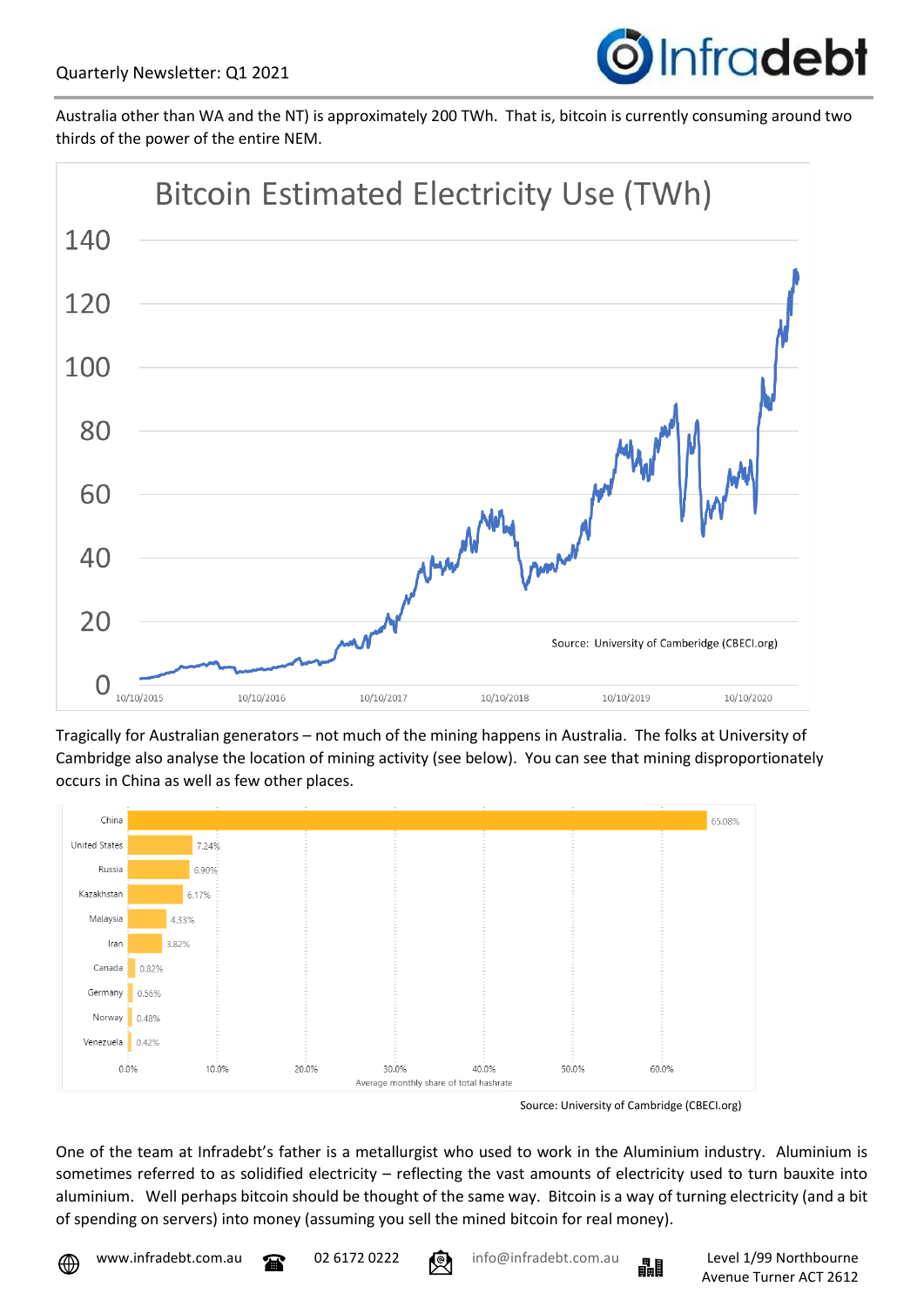

At today's prices, bitcoin perhaps consumes something like 0.5% of global electricity production. If prices rise further, let's assume it goes up by another factor of 10 from here (simply repeating the experience of the past year), this will incentivise a 10 fold increase in electricity consumption by miners. That is, in this state of the world, bitcoin (and the other cryptocurrencies) would be consuming as much electricity as the world spends on lighting (lighting is around 6% of total electricity consumption in the US in 2020). Whether this seems like a good idea or sustainable, I will leave to you.

But what about Australia. We are an energy superpower – with our exports of coal and LNG – and we can be an electricity superpower given Australia's abundant wind and solar resources (and in the interests of disclosure I should note that I am a director on Suncable). Should Australia think it could dominate the Bitcoin mining industry?

While the economics of Bitcoin mining turn on access to cheap electricity. I would say from the list of countries in the top 10 Bitcoin mining locations (see chart above) that there is more to it than that. While some of these countries have cheap electricity – who knows what electricity prices are in Venezuela (I am sure they are cheap in USD but are probably crushingly expensive in Bolivar). The mix of countries suggests that capital controls, risk of expropriation, currency debasement and exposure to international financial market sanctions are important drivers of the decision to establish a bitcoin industry (with apologies to Norway, Germany and Canada who also appear on the list). Thus, even if Australia dominated the rest of the world in electricity costs – which is something I think we can do – it doesn't mean that the Bitcoin miners will flock to setup shop here.

In summary – Bitcoin is an impressive piece of modern alchemy. It is a way of turning electricity into money (or something that might be like money – depending on your opinion). However, it is important to remember it is a oneway trip – you can't turn it back.

### Easter egg hunt

Its Easter, so let's start with a tale of an easter egg hunts.

Imagine an easter egg hunt where each participant (child) has to contribute 10 easter eggs, they are hidden by an omnipotent gamemaster (parent), and then all participants are released to search for eggs and get to keep all they find.

What is the optimal strategy in this game?

Assuming the eggs are randomly hidden, the optimal strategy is to search for eggs where few participants are searching. If you search where others are searching, any eggs found will need to be shared amongst a large number of searchers and you will end up the loser.





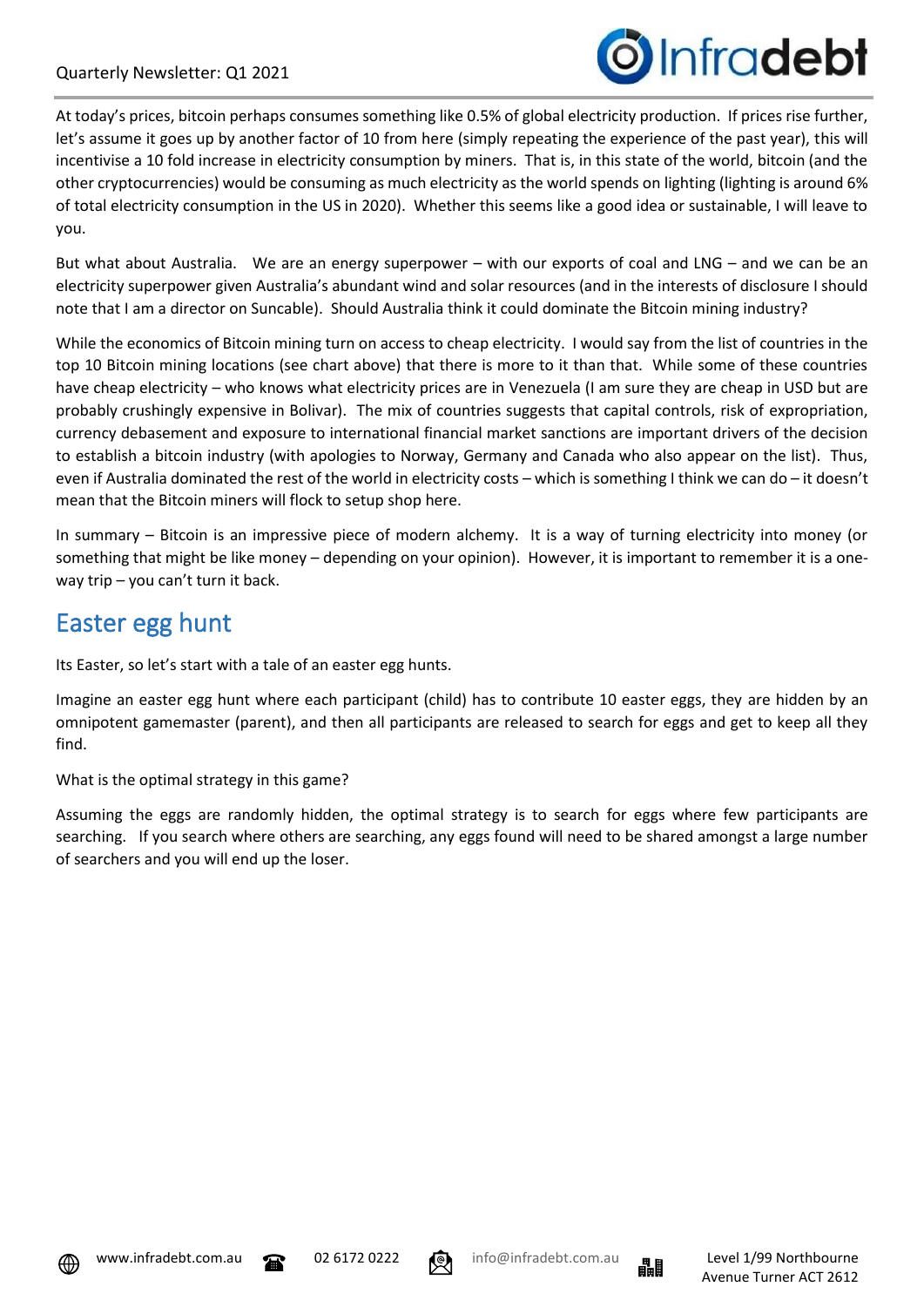



Nice story – but what's this got to do with investing!

Investing is a competitive search game. We are all trying to find undervalued opportunities that will deliver attractive returns. We compete against other players to secure these opportunities.

As any participant in an infrastructure bid process would know, this competition has direct impact on the long-term returns these investments realise. The more you are forced to compete, the more you will tend to adopt more aggressive base case assumptions (even, god forbid, assumptions that prove optimistic and aren't realised) as well as more aggressive debt financing and exit assumptions.

### Competition leads to lower returns!

Where is the most competition at the moment? I would say the most competition is for superannuation funds looking to invest in mid-risk assets with 7-10% IRRs – preferably dominated by long-term cash flows.

As risk free rates have collapsed (who wants a 1.5% return on their bond portfolio) and listed equities look pretty expensive (and the expected returns that feed into a lot of SAA models are based on a fixed premium above risk free – implying listed equity returns in the 4-6% per annum range), SAA optimisers are gorging on these mid-risk high return asset classes (eg infrastructure equity, defensive alternatives, etc).